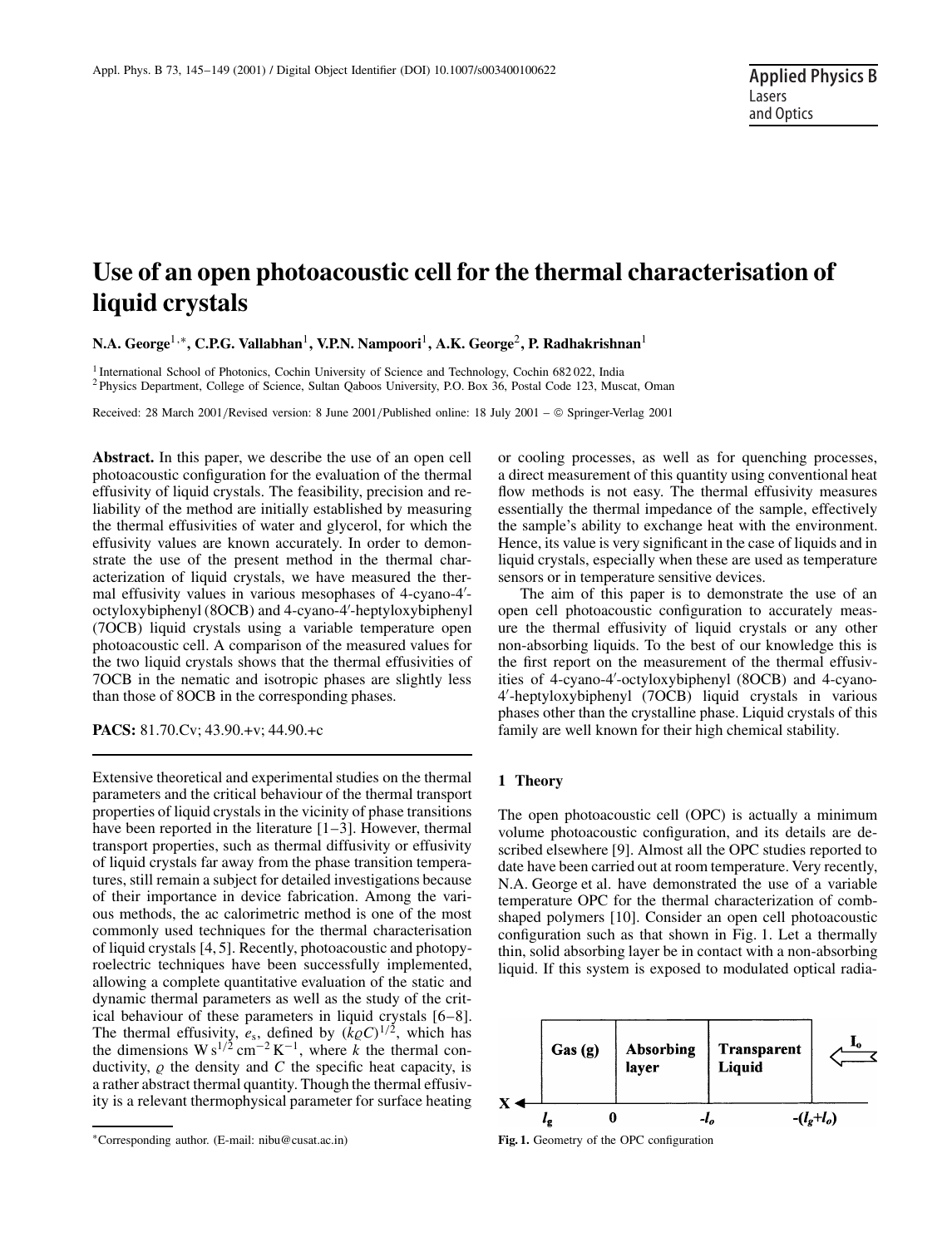tion, the absorbing layer absorbs the light and heat is generated periodically at the surface of this layer, which is in contact with the liquid sample. The heat generated is diffused through the absorbing layer behind it. The thermal diffusion equations for such a configuration are [11]:

$$
\frac{\partial^2 T_s}{\partial x^2} = \sigma_s^2 T_s \tag{1a}
$$

$$
\frac{\partial^2 T_0}{\partial x^2} = \sigma_0^2 T_0 - \frac{\beta I_0}{k_0} \delta (x + l_0)
$$
 (1b)

and

$$
\frac{\partial^2 T_{\rm g}}{\partial x^2} = \sigma_{\rm g}^2 \, T_{\rm g} \tag{1c}
$$

where  $\sigma_i = (1+j)a_i$ , with  $a_i = \left(\frac{\pi f}{\alpha_i}\right)^{\frac{1}{2}}$  and the thermal diffusivity is given by  $\alpha_i = \frac{k_i}{\varrho_i C_i}$ . Here the suffix *i* denotes the liquid sample  $(i = s)$ , the absorbing layer  $(i = 0)$  and the air in the microphone chamber  $(i = g)$ . Assuming that the entire light is absorbed at  $x = -l_0$  and solving (1a)–(1c) together with the boundary conditions of temperature and heat flux continuity, one can arrive at the expression for the acoustic pressure in the microphone chamber:

$$
\delta Q = \frac{\gamma P_0 \beta I_0}{T_0 l_g \sigma_g k_0 \sigma_0} \left( \frac{e^{j\omega t}}{b \cosh(l_0 \sigma_0) + \sinh(l_0 \sigma_0)} \right)
$$
(2)

where  $b = \left(\frac{k_s \sigma_s}{k_0 \sigma_0}\right)$ ,  $\gamma$  is the ratio of heat capacities of air, *P*<sup>0</sup> and *T*<sup>0</sup> are the pressure and temperature of the gas inside the chamber,  $I_0$  is the incident radiation intensity,  $I_g$  is the length of the gas column in the cavity,  $\beta$  and  $l_0$  are the optical absorption coefficient and thickness of the absorbing layer. Here  $\omega = 2\pi f$ , where f is the modulation frequency.

For a thermally thin absorbing layer we can assume that  $l_0\sigma_0 \ll 1$ , in which case the above expression reduces to the form:

$$
\delta Q_1 = \frac{\gamma P_0 \beta I_0 \left(\alpha_{\rm g} \alpha_{\rm s}\right)^{\frac{1}{2}}}{2\pi T_0 l_{\rm g} k_{\rm s}} \frac{\mathrm{e}^{j(\omega t - \pi/2)}}{f} \tag{3}
$$

Equation (3) implies that the acoustic signal now varies as  $f^{-1}$  and is proportional to the ratio  $\frac{\sqrt{\alpha_s}}{k_s} = e^{-1}$ , the inverse of the thermal effusivity of the transparent liquid.

However, if there is no liquid sample in contact with the absorbing layer, then the pressure fluctuation  $\delta Q_2$  inside the cavity is given by:

$$
\delta Q_2 = \frac{\gamma P_0 \beta I_0 \alpha_g^{\frac{1}{2}} \alpha_0}{(2\pi)^{\frac{3}{2}} T_0 l_g l_0 k_0} \frac{e^{j(\omega t - 3\pi/4)}}{f^{\frac{3}{2}}}
$$
(4)

Thus, according to (4), the signal varies as  $f^{-\frac{3}{2}}$  and depends on the ratio  $\alpha_0/k_0$ . Using this as a reference signal and from the ratio of (3) and (4), one can easily eliminate all the constants and other geometrical parameters determined by the cell. The thermal effusivity of the liquid sample can then be evaluated by measuring the signal amplitude as a function of modulation frequency from the absorbing layer–nonabsorbing liquid composite sample and that from the absorbing layer alone, provided the thickness, density and specific heat capacity of the thin layer are known.

## **2 Experimental**

The experimental set-up used for the measurement of the thermal effusivity consisted of an Argon Ion laser (Liconix 5000), an open photoacoustic cell (OPC), a temperature controller, a mechanical chopper and a lock-in amplifier. Modulated optical radiation at 488 nm with a power level of 200 mW was used for the measurements. Both the liquid crystals 7OCB and 8OCB are optically non-absorbers at this wavelength. Investigations were carried out using a variable temperature, resonant, open photoacoustic cell. However, the measurements were carried out far below the resonance frequency (440 Hz) of the cell. A cross-sectional view of the sample-holder and resonant cell is shown in Fig. 2. The liquid crystal sample holder was made of a nylon ring of thickness 3 mm, the bottom of which was closed by a 60-µm-thick copper foil. The copper foil was illuminated at the surface in contact with the liquid sample and the photoacoustic signal was detected at the other side. The microphone compartment and the sample chamber of the PA cell were acoustically coupled through a narrow-bore stainless steel tube of inner diameter 1 mm. Half of the sample holder was filled with the liquid crystal and the sample chamber was heated using a heater coil wound around the chamber The sample temperature was controlled to an accuracy of  $\pm 0.13$  °C using a chromel–alumel thermocouple sensor along with a temperature controller. This reasonably good temperature stability was found to give an almost stable photoacoustic signal. The photoacoustic signal was detected using an electret microphone (Knowles BT 1834) and was processed using a lock-in amplifier (Stanford Research Systems SR 510). The signal amplitude was recorded as a function of laser beam modulation frequency for the empty sample holder and after filling it with the liquid crystal sample.



**Fig. 2.** Cross-sectional view of the open photoacoustic cell. N is the nylon ring, C is the copper foil, LC is the liquid crystal sample, T is the is thermocouple, S is the stainless steel body, H is the heater coil, ST is the stainless steel tube and M is the microphone

### **3 Results and discussion**

Initially, the present experimental approach was verified using water and glycerol as the non-absorbing liquids. These liquids are very transparent in the visible region and their thermal properties are well known. The acoustic signal produced by the empty sample holder and that obtained after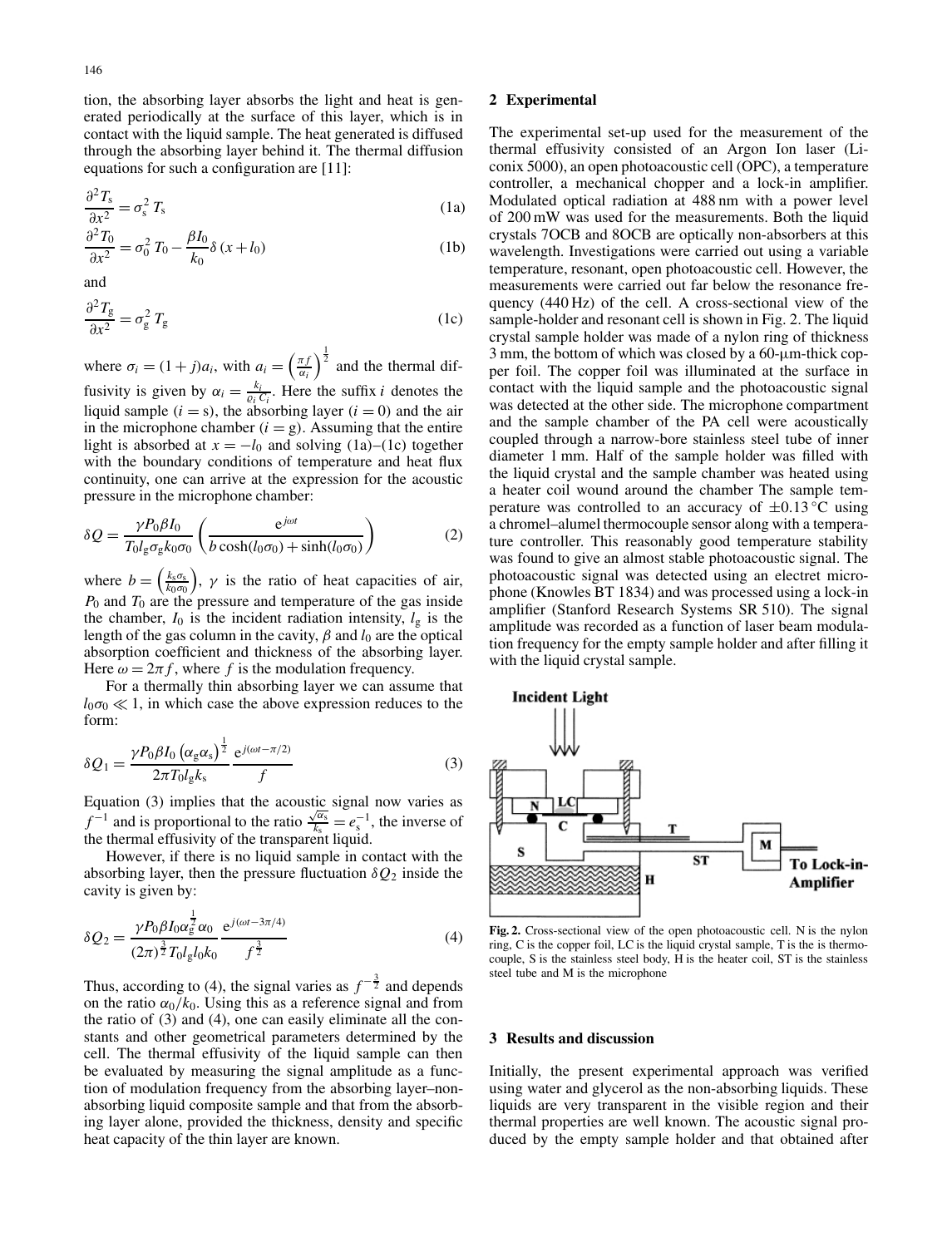filling it with these liquids was measured as a function of the modulation frequency. The typical variation in the signal amplitude for the glycerol–copper system and the water-copper system at room temperature is shown in Figs. 3 and 4. It is worthwhile to note here that, in either case, the amplitude of the signal produced by the empty sample holder (copper foil alone) was greater than that from the copper–liquid (water or glycerol) composite sample. This indicates that the liquid acts as a heat sink, or a part of the thermal energy generated at the liquid–copper interface is absorbed by the liquid due to its finite thermal conductivity. A comparison of Figs. 3 and 4 also confirms this. The thermal conductivity values of water, glycerol and air are 0.591 W m<sup>-1</sup> K<sup>-1</sup>, 0.270 W m<sup>-1</sup> K<sup>-1</sup> and  $0.0241 \text{ W m}^{-1} \text{ K}^{-1}$ , respectively [12]. Consequently, water, being a liquid with higher thermal conductivity than glycerol, produced a smaller signal compared to the latter and both the liquids caused a reduction in the signal amplitude compared to that obtained when there was no liquid in the sample holder. Figure 5 shows the  $log(f^{\frac{1}{2}})$  versus  $log(R)$  plot for water and glycerol. Here *f* is the chopping frequency and  $R = (PA_f/PA_e)$  where  $PA_f$  is the signal produced by the liquid filled sample holder and  $PA_e$  is that from the empty sam-



**Fig. 3.** PA signal variation with modulation frequency for the Cu foil– glycerol composite sample



**Fig. 4.** PA signal variation with modulation frequency for the Cu foil–water composite sample



**Fig. 5.** Logarithmic plot connecting the square root of modulation frequency and the normalized PA signal amplitudes for water and glycerol

ple holder. From a straight line fit to the ratio of the two signal amplitudes, the thermal effusivities were calculated using (3) and (4). The calculated values of the thermal effusivities of water and glycerol were  $0.154(\pm 0.002)$  W s<sup>1/2</sup> cm<sup>-2</sup> K<sup>-1</sup> and  $0.093(\pm 0.001) W s^{1/2} cm^{-2} K^{-1}$ . The measured values were found to agree well with the literature values of  $0.158 \text{ W s}^{1/2} \text{ cm}^{-2} \text{ K}^{-1}$  and  $0.093 \text{ W s}^{1/2} \text{ cm}^{-2} \text{ K}^{-1}$ , respectively, for the former and the latter [12]. The density, specific heat capacity and thickness of the copper foil were  $\varrho_0 = 8.96 \text{ g cm}^{-3}$ ,  $C_0 = 0.385 \text{ J g}^{-1} \text{ K}^{-1}$  and  $l_0 = 60 \text{ }\mu\text{m}$ , respectively.

The liquid crystals 8OCB and 7OCB were obtained from Merck Inc, UK and were used without further recrystallization. The literature values for the phase transition temperatures of 8OCB are 54 ◦C, 67.5 ◦C and 80.5 ◦C, corresponding to the crystalline to smectic A, smectic A to nematic and nematic to isotropic transitions, respectively, and those of 7OCB are 55 ◦C and 73.5 ◦C for the crystalline to nematic and nematic to isotropic transitions, respectively [13, 14]. We have measured the thermal effusivities of all these phases except the crystalline phase. Measurements were carried out at 60  $\degree$ C, 72  $\degree$ C and 90  $\degree$ C, respectively, for the 8OCB samples in the smectic A, nematic and isotropic phases. In the case of 7OCB samples, the investigations were performed at 60 °C and 90 °C, corresponding to the nematic and isotropic phases, respectively. The fixed temperatures for the measurements in each phase were selected so as to ensure that the samples were well stabilized in each phase and were in thermal equilibrium. Even though these liquid crystals are optically non-absorbing at 488 nm, scattering loss in each phase is an important factor to be taken into account. The same sample holder was used to measure the transmitted intensity at 488 nm. For this purpose, the copper foil was replaced by a glass plate (1.5 mm thick), and the surface facing the photoacoustic chamber cavity was coated with carbon black. For an empty sample holder, a linear dependence of the photoacoustic signal amplitude with the incident light intensity was observed. The sample holder was then filled with the liquid crystal and the photoacoustic signal at a constant incident light intensity was recorded. The magnitude of the signal enabled the accurate estimation of the percentage transmittance in each mesophase of the sample. For the same sample thickness as that used for the thermal effusivity measurements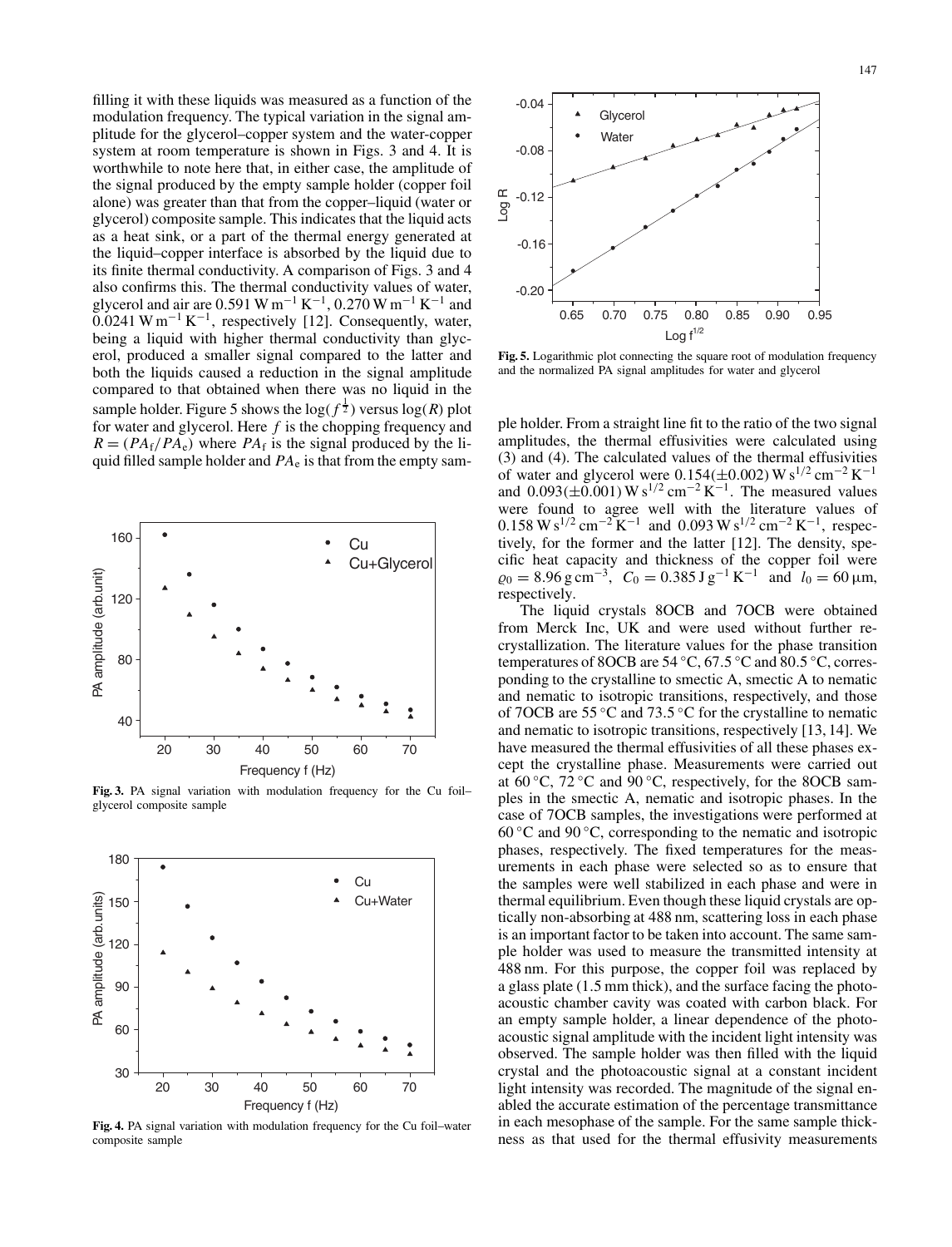(1.5 mm), the optical transmittance (at 488 nm) of 8 OCB at 60 ◦C, 72 ◦C and 90 ◦C was 67%, 71% and 97.4%, respectively. The optical transmittance of 7OCB at 488 nm was measured as 65% and 95.8% at 60 ◦C and 90 ◦C, respectively.

A logarithmic plot connecting the square root of the modulation frequency and the ratio of signal amplitudes in each phase of 8OCB with the reference signal is shown in Fig. 6. The estimated values of the thermal effusivities are summarised in Table 1. From the tabulated values of the thermal effusivities, it can be seen that the smectic A phase possesses the minimum thermal effusivity, followed by a slight increase in the nematic phase. The isotropic phase at  $90^{\circ}$ C showed the maximum thermal effusivity. The literature values for the heat capacity of 8OCB show a slight increase in the isotropic phase [3, 5]. Also, the variation in the density between the different mesophases is reported to be negligibly small. In terms of the liquid crystal molecular orientation, the nematic phase has the translational symmetry of a fluid, but a broken rotational symmetry characterised by long-range orientational order produced by the alignment of their long molecular axes along the director. In the nematic phase, however, the centres of mass of the molecules are still randomly distributed. Therefore, in the absence of any external magnetic or electric fields to align the molecules in a preferred direction, any measured value of thermal conductivity will be its average value, given by

$$
\langle k \rangle = \frac{1}{3} \left( k_x + 2k_y \right) , \tag{5}
$$

where  $k_x$  and  $k_y$  are the thermal conductivities parallel and perpendicular, respectively, to the director in the oriented samples [15]. Since neither density nor specific heat capacity of the liquid crystals are affected by the molecular alignment, we can rewrite the above expression in terms of the thermal



**Fig. 6.** Logarithmic plot connecting the square root of modulation frequency and the normalized PA signal amplitudes for 8OCB. The *straight lines* correspond to a linear fit to the experimental data

**Table 1.** The thermal effusivity values in various mesophases of 8OCB and 7OCB

| Liquid Crystal | Thermal effusivity $e_s$ in W s <sup>1/2</sup> cm <sup>-2</sup> K <sup>-1</sup> |                                        |                                        |
|----------------|---------------------------------------------------------------------------------|----------------------------------------|----------------------------------------|
|                | Smectic A                                                                       | Nematic                                | Isotropic                              |
| 8OCB<br>70CB   | $0.056 \pm 0.003$<br>No smectic phase                                           | $0.057 \pm 0.003$<br>$0.051 \pm 0.003$ | $0.071 \pm 0.003$<br>$0.068 \pm 0.003$ |

effusivity  $e_s$  as:

$$
\langle e_{s} \rangle = \frac{1}{3} \left[ (e_{s})_{x} + (2e_{s})_{y} \right]. \tag{6}
$$

The experimental plot connecting the square root of the frequency and the ratio of signal amplitudes in the logarithmic scale for 7OCB sample is shown in Fig. 7. The thermal effusivity values in the nematic and isotropic phases are summarised in Table 1. In this case also, the thermal effusivity in the nematic phase is lower than that in the isotropic phase. Again, in the nematic phase, the measured value for the thermal effusivity will be the average value contributed by the average thermal conductivity given by (6).

A comparison of the present data with any of the reported thermal parameters of 8OCB or 7OCB is rather difficult because the required parameters at the temperatures we have used are not clearly reported in the literature. Also, heat capacity data varies significantly from sample to sample depending on small changes in their purity [4]. In the present case, the main reason for the decrease in the thermal effusivity value in the nematic phase may be due to the fact that the photoacoustic signal amplitude is mainly determined by a very thin surface layer, called the first thermal diffusion length within the sample. The thermal diffusion length is defined as  $\mu = (2\alpha/\omega)^{\frac{1}{2}}$ . The thermal diffusion length in liquid crystals will be only a few tens of microns in the frequency range of our measurements. This implies that the surface effects in the nematic and smectic A phases may play a dominant role in the measured thermal effusivity values in these phases, as the surface layers in liquid crystals always show complex molecular alignment. The closeness in the thermal effusivity values of 8OCB in the smectic A and nematic phases is, however, a very reasonable observation as the thermal conductivity and specific heat capacity in these two phases are almost constant.

Also, a comparison of the two materials shows that the thermal effusivities in the nematic and isotropic phases of 7OCB are slightly less than those of 8OCB in the corresponding phases. This can be explained using the simple arguments introduced by Rondelez et al., in which they assume that the thermal conductivity is strongly affected by the shape of the liquid crystal molecule [16]. Considering the molecules



**Fig. 7.** Logarithmic plot connecting the square root of modulation frequency and the normalized PA signal amplitudes for 7OCB. The *straight lines* correspond to a linear fit to the experimental data